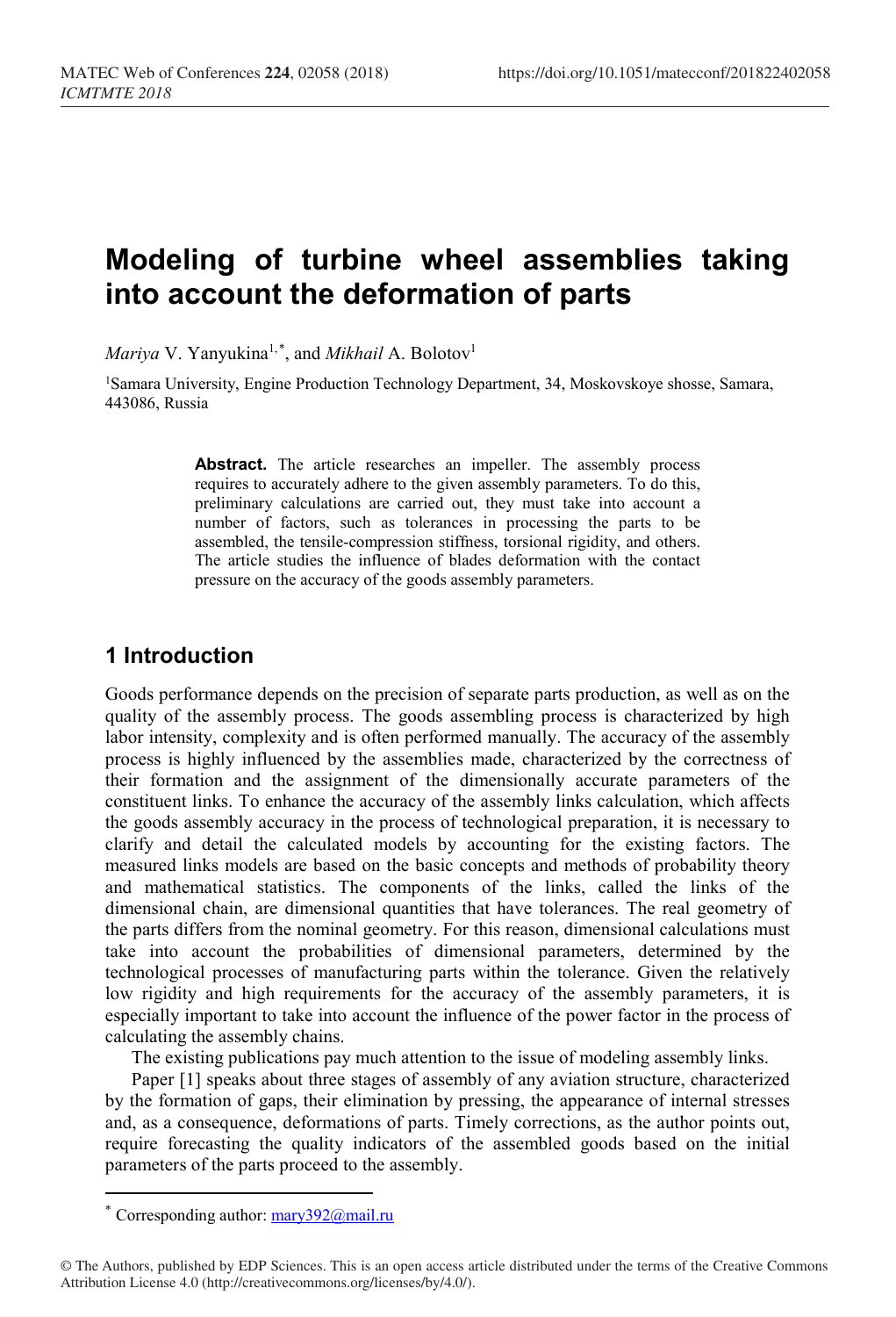The authors of article [2] suggest considering linear graph models, which allow describing several assembly circuits and establishing their mutual influence. According to the authors, "this approach makes it possible to simultaneously consider more than one dimensional circuit, taking into account the interference of circuits, and to use a model for automating the calculation methods of assembly dimensional chains." However, the paper does not show the influence of the power factor.

A.V. Mukholzoev's paper [3] discusses the automated calculation of dimensional chains, prefers the theory of graphs, but points out that "the graph of dimensional chains does not contain information about the mutual arrangement of surfaces."

V.L. Solomakho and Yu. B. Spesivtseva in their paper [4] consider a complex technique for calculating dimensional chains that will allow increasing the accuracy of less "expensive" links and reducing the accuracy of more "expensive" ones, so that the cost of goods production is minimal if the required operational parameters are ensured. To determine the optimized tolerances of links in a dimensional chain, the authors propose using the maximum-minimum method, as well as the probabilistic one.

The national research in the field of dimensional analysis of the parameters of the assembly process shows that up to now the problem has been worked out in most cases for a simple statement of the problem. The works of foreign authors are aimed to a greater extent at the preliminary process of assembly in CAD systems, subject to modeling of parts with production tolerances [5, 6, 7].

The present paper considers a model for calculating the assembly chains of the impeller, taking into account the deformation of parts.

## **2 Model**

Let us examine an assembly unit of a turbine disk, including a disk with banded blades. The most significant requirements are imposed on the accuracy of the following assembly parameters: the gap between the shrouds of adjacent  $C<sub>b</sub>$  blades, the gap between the locking flanges of adjacent blades  $C_i$  and the tension between the butt surfaces of the shrouds of the blades  $I<sub>b</sub>$ . In addition, it is necessary to take into account the gaps between the shank tips and the grooves of the disk, which are necessary to compensate for temperature deformations (Fig. 1).



**Fig. 1.** The main parameters, to which special requirements are imposed when assembling the impeller.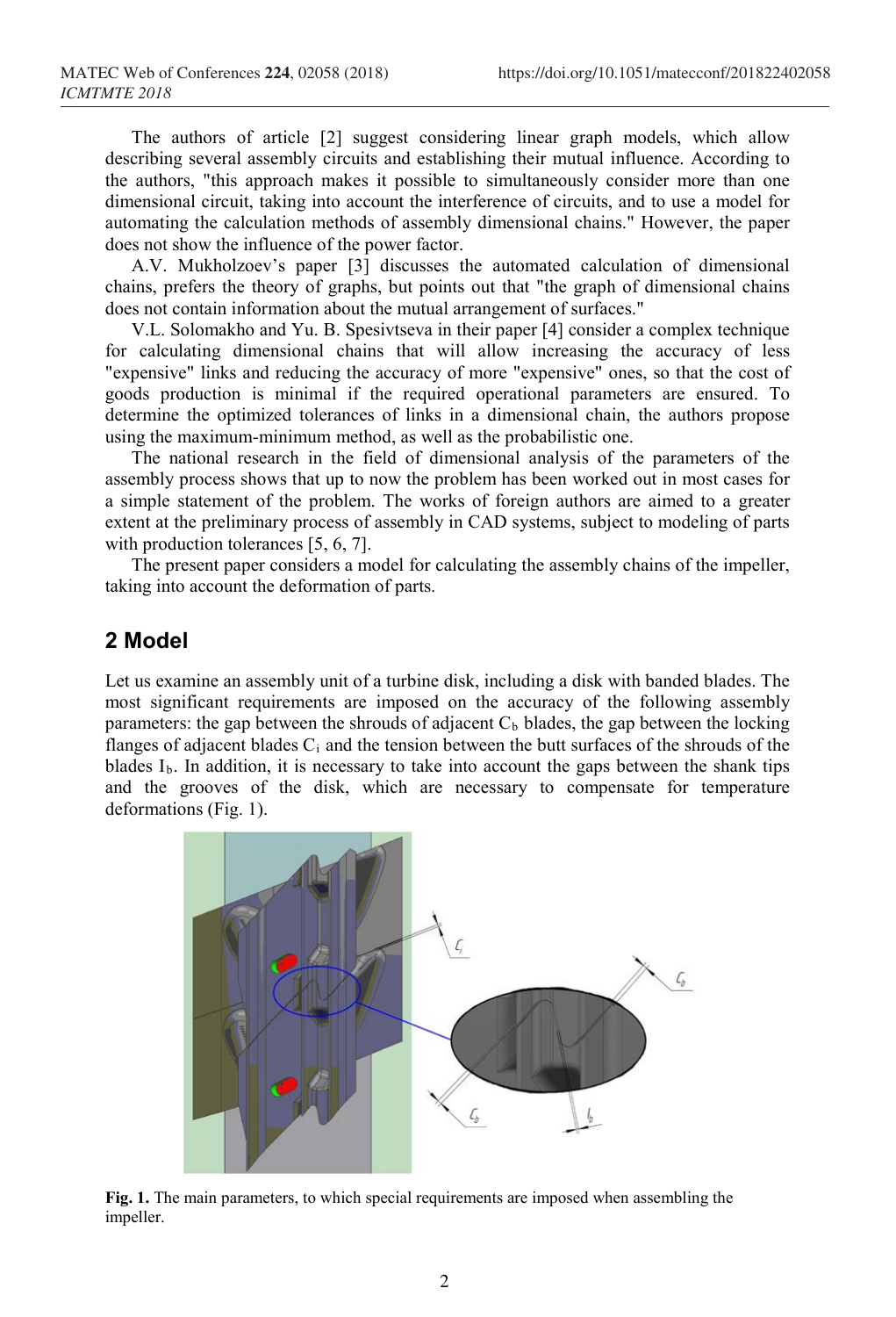The blade in the groove of the disc can move in two directions (Fig. 1): the movement in the plane ZoX (the so-called "rolling") and XoY (turning the blade around its axis). When rolling the blades on the same sides of the fir-tree root, either an interference or a gap that exceeds the allowable value. If turning the blade on the sides of the lock with the same name, there is both a gap and interference on the different end surfaces of the disk. The cause of the turn of the blade around the axis can be the impact of the force of contact pressure between the shrouds exceeding the permissible value. The contact pressure is determined by the amount of interference on the contact surfaces of the shrouds of adjacent blades (Fig. 2).



**Fig. 2.** The force of the contact pressure acting on the blades of the impeller.

According to article [8] to ensure the tightness set by the designer on the shrouds, the following ratio must be satisfied:

$$
t_p \cos \beta = b \tag{1}
$$

$$
\Delta b = b - b_0 = \frac{P}{c_1} \tag{2}
$$

$$
\Delta \beta = \beta - \beta_0 = -\frac{P t_p \sin \beta}{c_2} \tag{3}
$$

 $t_p = 2\pi r_u / z$  – blade pitch at the location of the platform,

 $b_0$  and  $b -$  distance between contact surfaces, respectively, before and after assembly,

β<sup>0</sup> and β – bevel of contact surfaces to the circumferential direction before and after assembly,

P – force of contact pressure between tip shrouds,

 $c_1$  – the rigidity of the tip shroud for compression (including crushing over contact surfaces),

 $c_2$  – torsion stiffness of blade.

The value  $\Delta\beta$  indicates to what extent the blade turns, provided the applied force P, while considering the blade as a non-rigid body.

This parameter can be calculated in two ways [8]: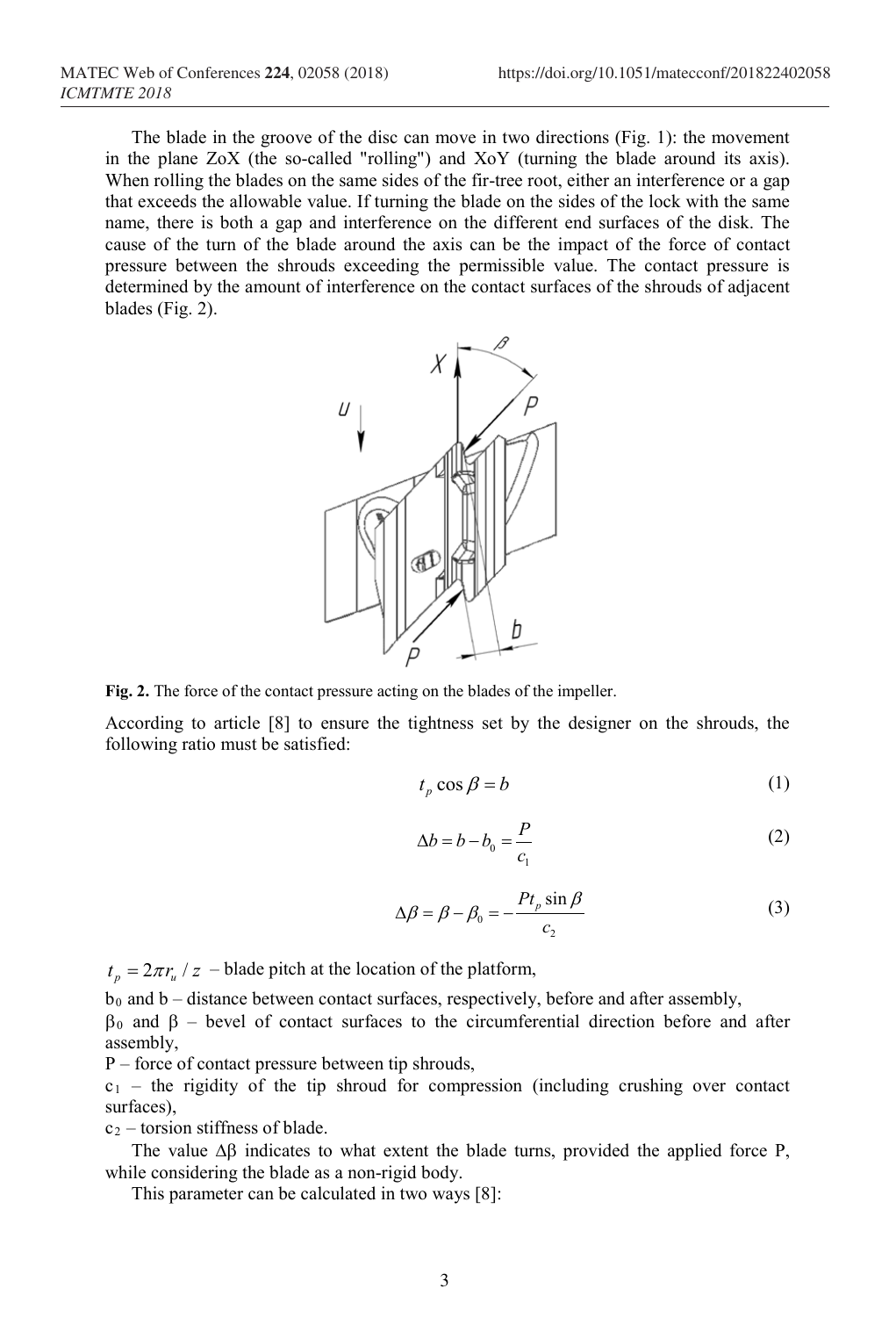$$
\Delta \beta = -\frac{(P t_p \sin \beta_0) / c_2}{1 + (P t_p \cos \beta_0) / c_2} \tag{4}
$$

$$
\Delta \beta \approx \frac{\cos \beta_0 - \cos \beta}{\sin \beta_0} = -\frac{b_0 - t_p \cos \beta_0}{t_p \sin \beta_0}
$$
 (5)

We use the formula (4) to determine the bevel directly through the force on the contact surfaces. In this case, we calculate the force as:

$$
P \approx \frac{b_0 - t_p \cos \beta_0}{\frac{1}{c_1} + \frac{t_p}{c_2} (t_p - b_0 \cos \beta_0)}
$$
(6)

Having data on the geometry of the blade prior to assembly, with the chosen force P, we can determine the change in the bevel of the contact surface of the tip shroud to the circumferential direction, as well as the distance between the contact surfaces after assembly.

#### **3 Results and discussion**

According to the calculations based on the design documentation, the following values of bevel the contact surfaces to the circumferential direction and the distance between the contact surfaces were obtained:  $\Delta\beta$  approximately 1 degree, and  $\Delta b = 1.9$  mm, that is, for each contact spot of the shrouds is  $\sim 0$ , 8 mm.

The previous study [9] was devoted to the computer calculation of dimensional chains in order to determine the amount of interference between the contact surfaces of the shrouds. The paper considered the blade as a rigid body, that is, the deformations of the tip shrouds were not taken into account as a result of the action of the contact pressure force. The calculation was carried out by statistical modeling methods and consisted in solving the dimensional circuits of the impeller during assembly. As a result, the distance between the contact surfaces after the assembly was equal to 4.35 mm. If the deformation of the blade is taken into account, this value is 3.72 mm.

Comparing the results obtained in the course of the two studies, it is clear how important the consideration of the stiffness of the blade, its ability to deform under load is.

### **4 Conclusion**

The results of study showed that it is necessary to take into account not only the geometric, but also the physical characteristics of the parts. Calculating part parameters taking into account the assumptions simplifies the tasks, but at the same time introduces appreciable tolerances [10, 11].

When modeling the assembly links of aviation profile parts, the deformation of the constituent parts is of great importance. The paper aimed at using the example of an impeller, the deformations of the shroud platforms were taken into account in the calculations. However, not all influencing factors were presented in this abstract.

The shroud size can vary (increase) under the influence of heating the blades. This also has an effect on the contact force of the pressure and, as a consequence, on the tension and turn of the blade in the lock.